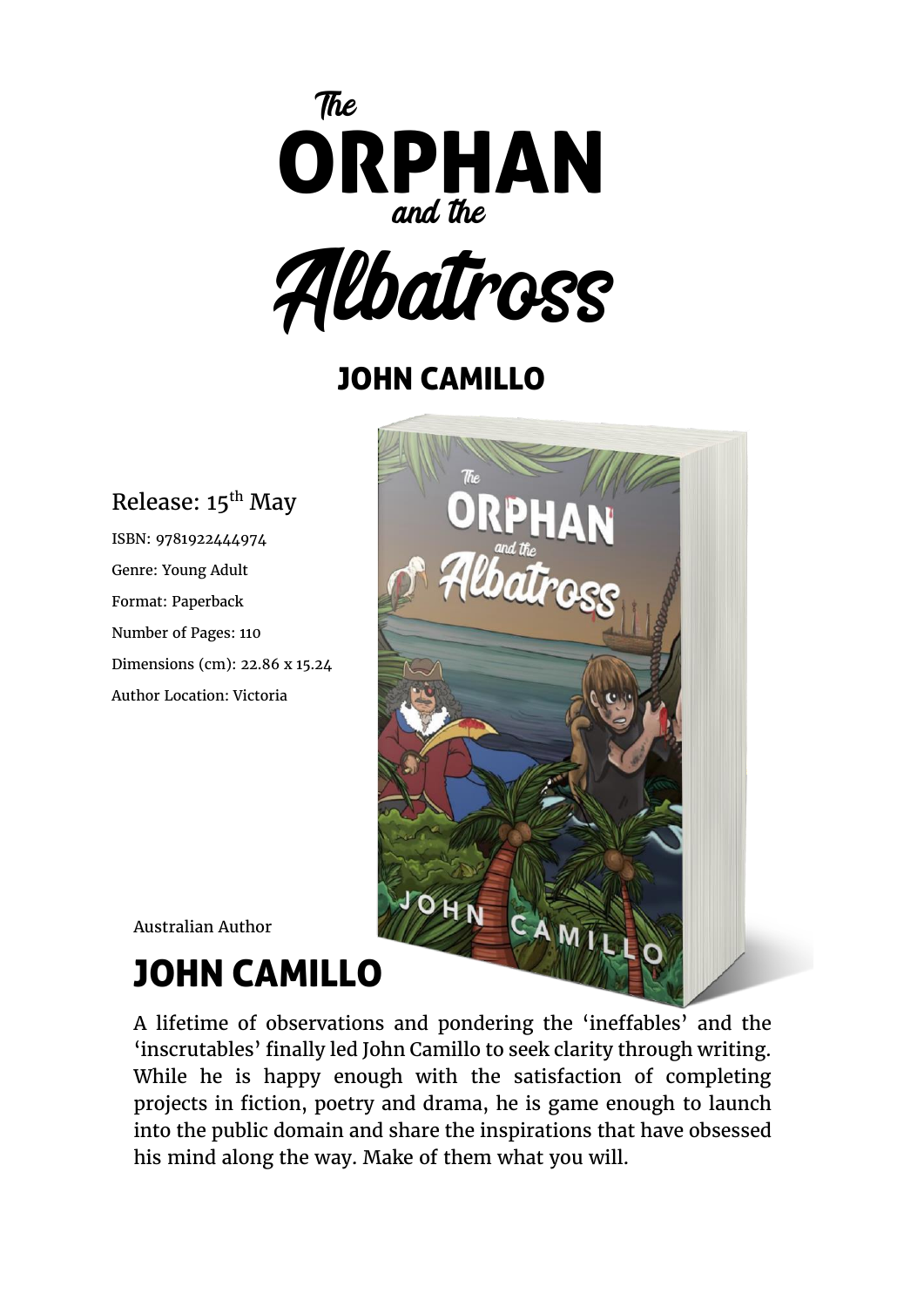# The ORPHAN and the Albatross

Tommy, an *orphan*, escapes the fire of London on a cargo ship which is then plundered by pirates…he is captured and taken to their haven, hidden in the wilds of a jungle. Short Shanks, a wild and crazy pirate, visits the haven while his ship is refurbished to his higher standards. Tommy hides on Short Shanks ship but is found and cast adrift in a lifeboat by the surly Captain.

A young albatross finds safety with Tommy, amid the vast waters, beginning a relationship that would last across time.

Through growing up on an island with natives terrified of cosmic forces, to further tragic adventures on doomed vessels of the sea and a life immersed in death beyond the shadows and living as a hermit for 150 years with only a mind of tortured memories…

Tommy shares his story with a young man who happens to be a distant descendant and the dark spell over him is broken.

Thank you for supporting a new author from Victoria. If you require any further communication or information, please contact us directly to organise and confirm as requested and within reasonable timing to help you meet your goals also.

> Contact: Bradley Shaw Email: [brad@shawlinepublishing.com.au](mailto:brad@shawlinepublishing.com.au)

For Wholesale Direct Trade, visit our website at <https://www.shawlinepublishing.com.au/trade-supply/>

For LIBRARY purchasing visit James Bennett <https://jbo.bennett.com.au/Secure/JBO/Login.aspx>



**SHAWLINE PUBLISHING GROUP**